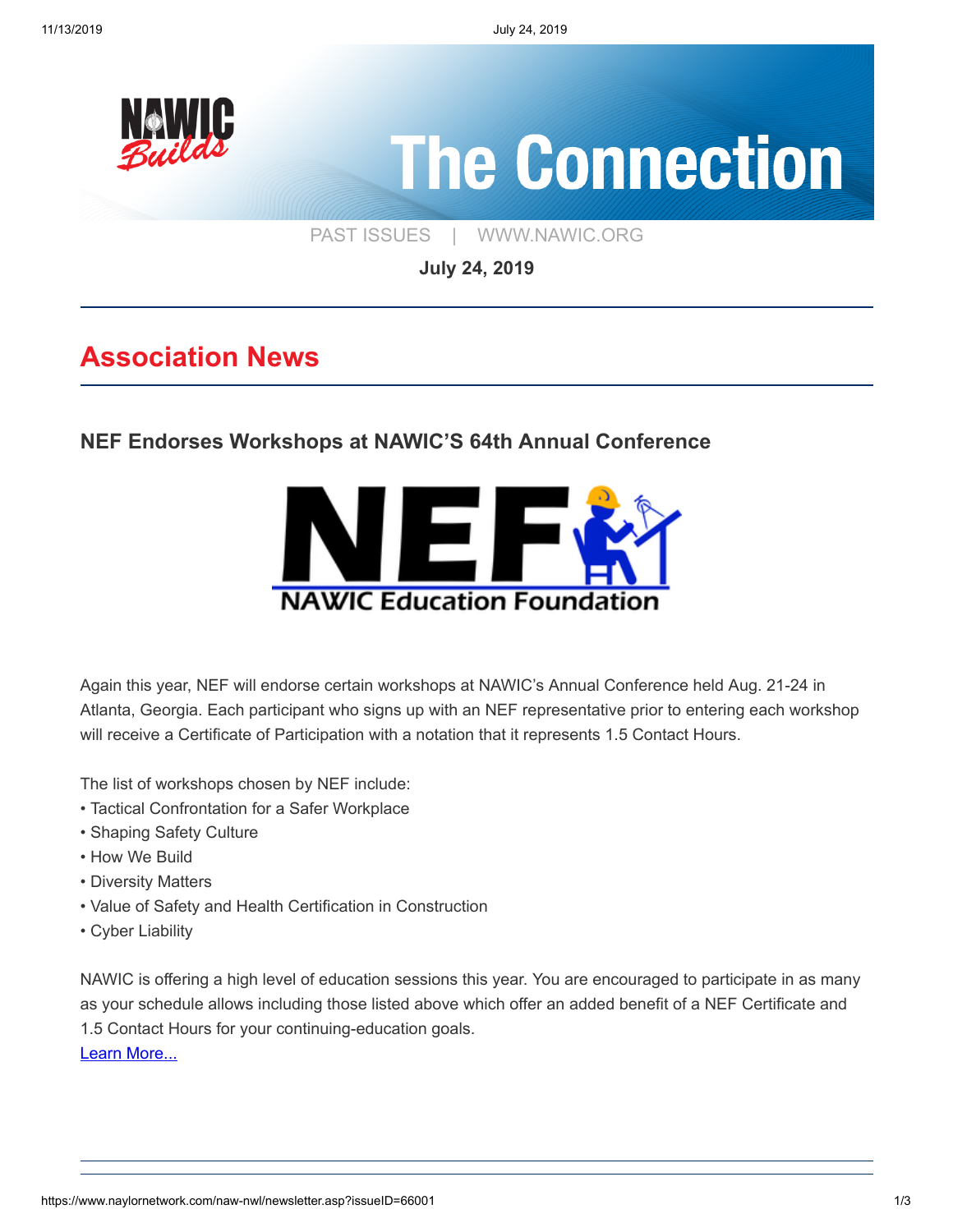#### **[Nominate Your Company's Female Front-Runners](https://www.constructionbusinessowner.com/nominate-outstanding-women-construction?oly_enc_id=6688E7252356I6A)**

Join Construction Business Owner in honoring the industry's best with a nomination for Outstanding Women in Construction.

Construction Business Owner (CBO) Magazine is honoring some of the construction industry's most hardworking construction professionals with a special section dedicated to Outstanding Women in Construction. From GCs to CEOs to specialty trade workers, CBO will profile female construction professionals who are advancing the industry.

Nominees for Outstanding Women in Construction are female construction professionals of any age who are respected by industry peers, leaders and clients and show outstanding skills, leadership, management or innovation. Nominees should work in construction (general contracting, subcontracting, specialty trades and others allied to the field) in the United States and make outstanding contributions to their company, industry and/or community. Nominations close Sept. 3.

[Learn More...](https://www.constructionbusinessowner.com/nominate-outstanding-women-construction?oly_enc_id=6688E7252356I6A)

## **Education / Training**

### **[It's Not Too Late to Register for NAWIC's 64th Annual Conference in Atlanta,](https://www.naylornetwork.com/naw-nwl/pdf/NAWIC_FinalLogo_111518OL.pdf) Georgia, Aug. 21-24!**

Regular registration rates for the 2019 Annual Conference in Atlanta, GA, Aug. 21 - 24, may have ended, but it's not too late to get in on this great event!

For questions, or to register online visit www.nawic.org/nawic/Annual Conference.asp or call 800-552-3506. [Learn More...](https://www.naylornetwork.com/naw-nwl/pdf/NAWIC_FinalLogo_111518OL.pdf)

# **NAWIC Benefits Spotlight**

#### **[NAWIC Membership Benefit Highlight - ConsensusDocs](https://www.naylornetwork.com/naw-nwl/pdf/consensus.pdf)**

ConsensusDocs publishes a comprehensive catalog of 100+ documents that cover all your contract document needs. ConsensusDocs are the only standard contracts developed by a diverse coalition of 40 leading associations with members from all stakeholders in the design and the construction industry. ConsensusDocs contracts incorporate best practices and fairly allocates risk to help reduce costly contingencies and adversarial negotiations. NAWIC endorses ConsensusDocs, and as a NAWIC member, you are entitled to a 20% discount on all ConsensusDocs products! Subscribe today! You'll find the instructions and more information on the NAWIC Benefits page to receive your member discount. [Learn More...](https://www.naylornetwork.com/naw-nwl/pdf/consensus.pdf)